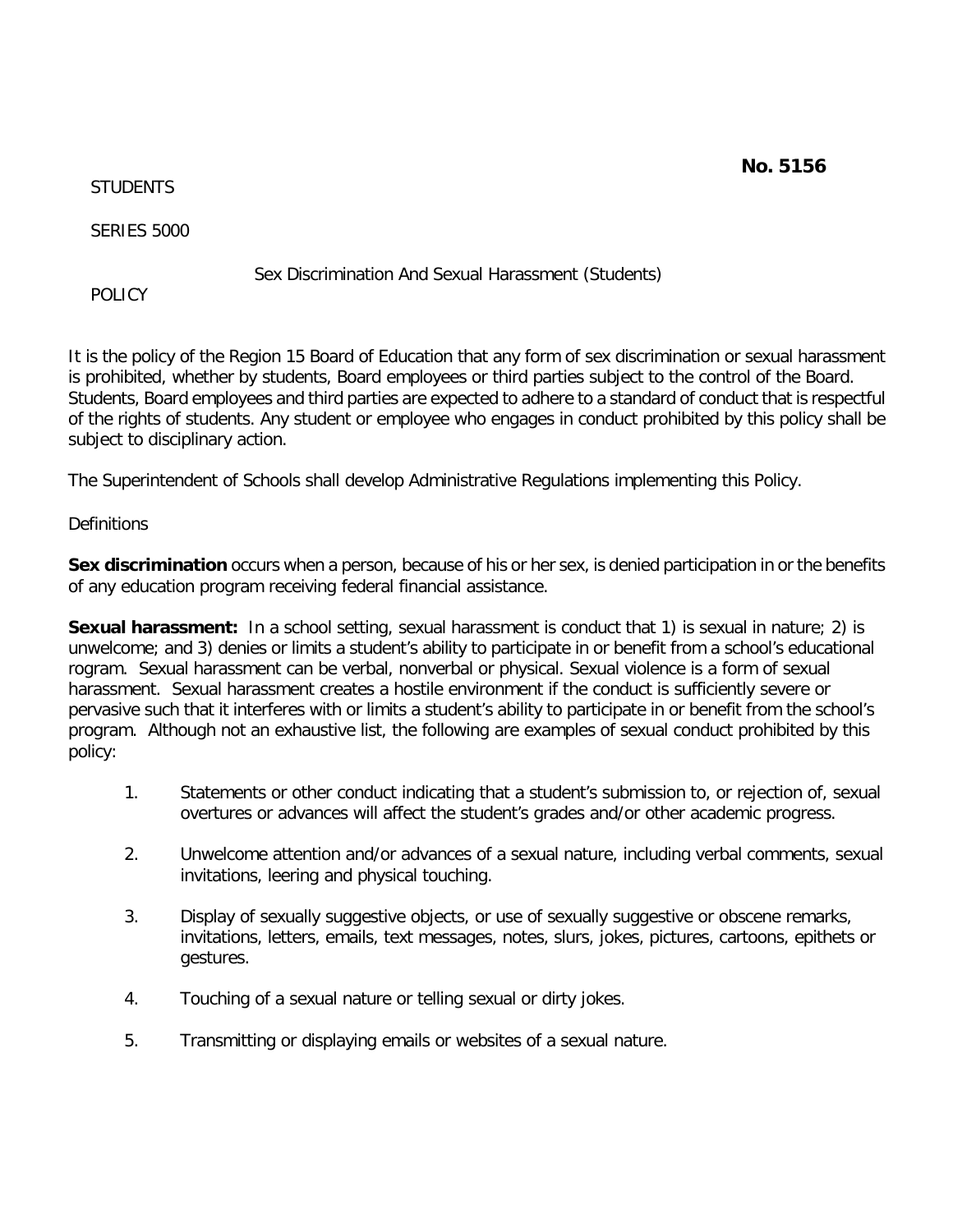6. Using computer systems, including email, instant messaging, text messaging, blogging or the use of social networking websites, or other forms of electronic communications, to engage in any conduct prohibited by this policy.

**Sexual Violence:** Sexual violence is a form of sexual harassment. For the purposes of this policy, sexual violence refers to physical acts that are sexual in nature, perpetrated against a person's will or where a person is incapable of giving consent due to the victim's use of drugs or alcohol.

### Procedure

The Board encourages victims of sex discrimination or sexual harassment to promptly report complaints of sex discrimination or sexual harassment. Complaint procedures for reporting such claims are contained in the Administrative Regulations accompanying this Policy (#5156). These complaint procedures/Administrative Regulations, as well as a complaint form for claims involving sex discrimination or sexual harassment, are available online at<http://www.region15.org/policies> or upon request at the main office of any district school. Any complaints of discrimination or harassment involving a student will be handled in accordance with these procedures. If a complaint involves allegations of discrimination or harassment based on other reasons (e.g. disability, race etc.) such complaints will be handled under other appropriate policies (e.g. Policy #5150, Section 504; Policy#5155, Non-Discrimination Policy). Pursuant to the Administrative Regulations outlining the complaint procedures, the district will investigate such complaints promptly, take interim measures, and take corrective action where appropriate. The district will also maintain confidentiality to the extent appropriate. The district will not tolerate any reprisals or retaliation that occur as a result of the good faith reporting of charges of sexual harassment or sex discrimination. Any such reprisals or retaliation will result in disciplinary action against the retaliator.

Sex discrimination and/or sexual harassment may also constitute bullying behavior under the Board's Bullying Behavior in the Schools Policy and will be investigated as such when warranted.

The school district will periodically provide staff development for district administrators, and periodically distribute this Policy and the implementing Administrative Regulations to staff and students in an effort to maintain an environment free of sexual discrimination and sex harassment.

Anyone who has questions or concerns about this policy or the accompanying complaint procedures, or would like a copy of the Board's complaint procedures and/or complaint form related to claims involving sex discrimination or harassment may also contact the district's Title IX Coordinators:

| Mrs. Heidi Szymanski        | Mr. Jon Romeo                      |
|-----------------------------|------------------------------------|
| <b>Assistant Principal</b>  | Principal                          |
| <b>Title IX Coordinator</b> | <b>Title IX Coordinator</b>        |
| Pomperaug High School       | <b>Gainfield Elementary School</b> |
| 234 Judd Road               | 307 Old Field Road                 |
| Southbury, CT 06488-1950    | Southbury, CT 06488                |
| hszymanski@region15.org     | jromeo@region15.org                |
| Tel. (203) 262-3200         | Tel. (203) 264-5312                |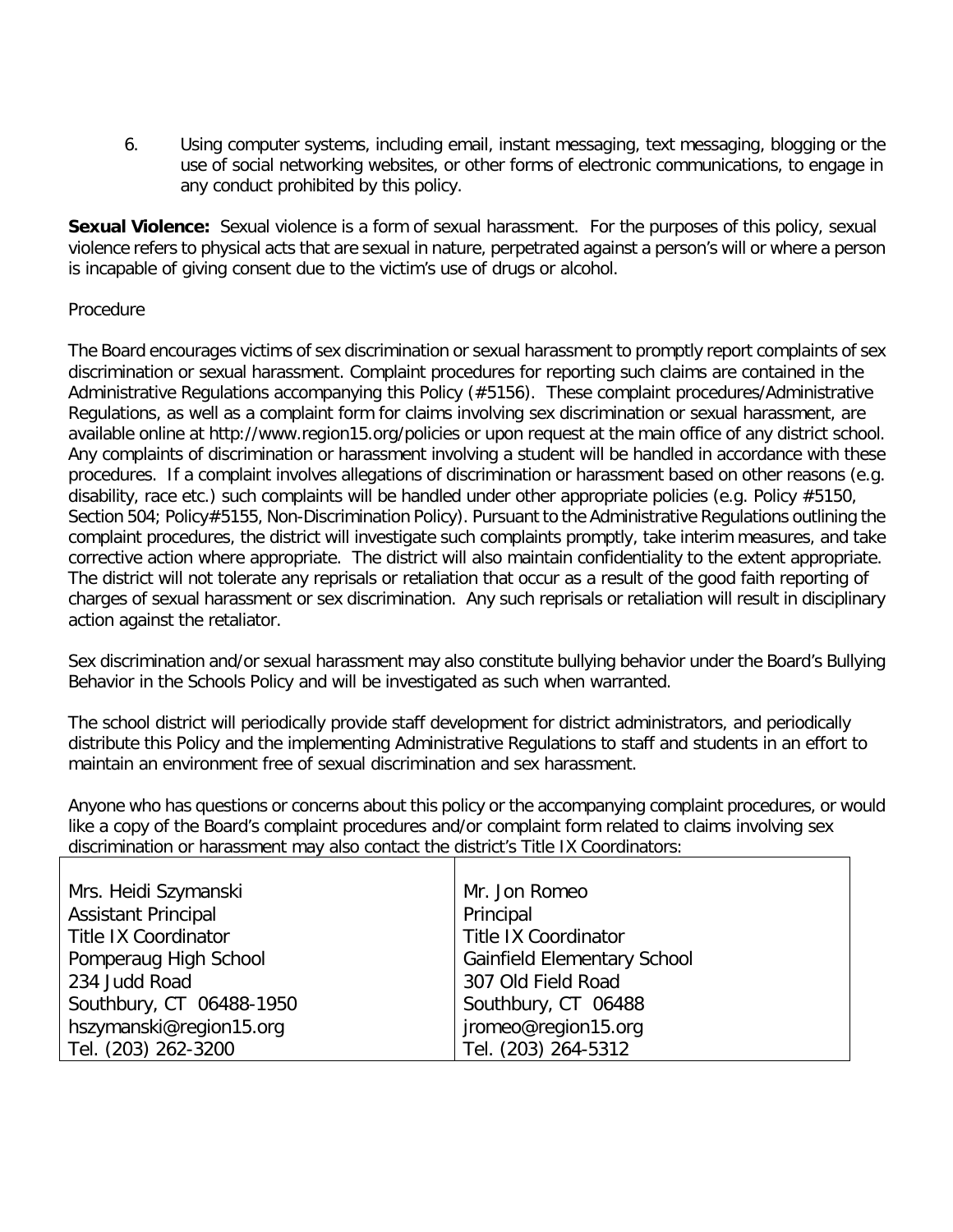Legal References: United States Constitution, Amendment XIV

Title IX of the Education Amendments of 1972, 20 U.S.C. § 1681, et seq.

Title IX of the Education Amendments of 1972, 34 C.F.R § 106.1, et seq.

Gebser v. Lago Vista Independent School District, 524 U.S. 274 (1998)

Davis v. Monroe County Board of Education, 526 U.S. 629 (1999)

Office for Civil Rights, U.S. Department of Education, Revised Sexual Harassment Guidance: Harassment of Students by School Employees, Other Students, or Third Parties, 66 Fed. Reg. 5512 (Jan. 19, 2001).

Office for Civil Rights, U.S. Department of Education Dear Colleague Letter: Sexual Violence (April 4, 2011).

Constitution of the State of Connecticut, Article I, Section 20.

| Adopted:                  |
|---------------------------|
| Revision Approved:        |
| Revision Approved:        |
| <b>Revision Approved:</b> |
| <b>Revision Approved</b>  |
| Revision Approved:        |

| Adopted:                  |     | 14 March     | 1994 |
|---------------------------|-----|--------------|------|
| <b>Revision Approved:</b> |     | 26 October   | 1998 |
| <b>Revision Approved:</b> |     | 22 October   | 2001 |
| <b>Revision Approved:</b> |     | 11 September | 2006 |
| <b>Revision Approved</b>  |     | 28 March     | 2011 |
| Revision Approved:        | 12. | June         | 2017 |
|                           |     |              |      |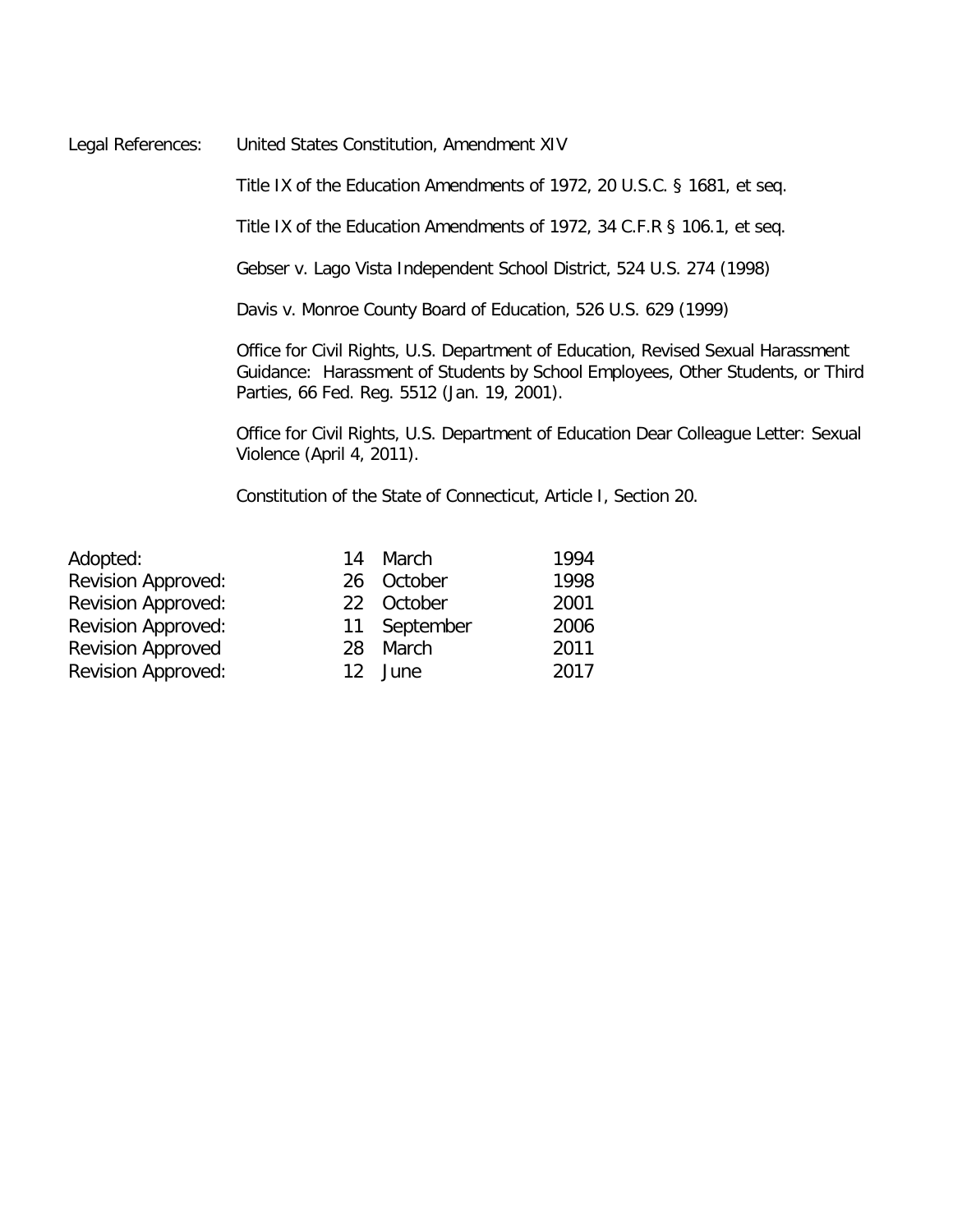# **Administrative Regulations** Regarding Sex Discrimination And Sexual Harassment (Students)

It is the policy of the Region 15 Board of Education that any form of sex discrimination or sexual harassment is forbidden, whether by students, Board employees or third parties subject to the control of the Board. Students, Board employees and third parties are expected to adhere to a standard of conduct that is respectful of the rights of students. Any student or employee who engages in conduct prohibited by the Board's sex discrimination and sexual harassment policy shall be subject to disciplinary action.

# **Definitions**

**Sex discrimination** occurs when a person, because of his or her sex, is denied participation in or the benefits of any education program receiving federal financial assistance.

Sexual harassment: In a school setting, sexual harassment is conduct that 1) is sexual in nature; 2) is unwelcome; and 3) denies or limits a student's ability to participate in or benefit from a school's educational program. Sexual harassment can be verbal, nonverbal or physical. Sexual violence is a form of sexual harassment. Sexual harassment creates a hostile environment if the conduct is sufficiently severe or pervasive that it interferes with or limits a student's ability to participate in or benefit from the school's program. Although not an exhaustive list, the following are examples of sexual conduct prohibited by this policy:

- 1. Statements or other conduct indicating that a student's submission to, or rejection of, sexual overtures or advances will affect the student's grades and/or other academic progress.
- 2. Unwelcome attention and/or advances of a sexual nature, including verbal comments, sexual invitations, leering and physical touching.
- 3. Display of sexually suggestive objects, or use of sexually suggestive or obscene remarks, invitations, letters, emails, text messages, notes, slurs, jokes, pictures, cartoons, epithets or gestures.
- 4. Touching of a sexual nature or telling sexual or dirty jokes.
- 5. Transmitting or displaying emails or websites of a sexual nature.
- 6. Using computer systems, including email, instant messaging, text messaging, blogging or the use of social networking websites, or other forms of electronic communications, to engage in any conduct prohibited by this policy.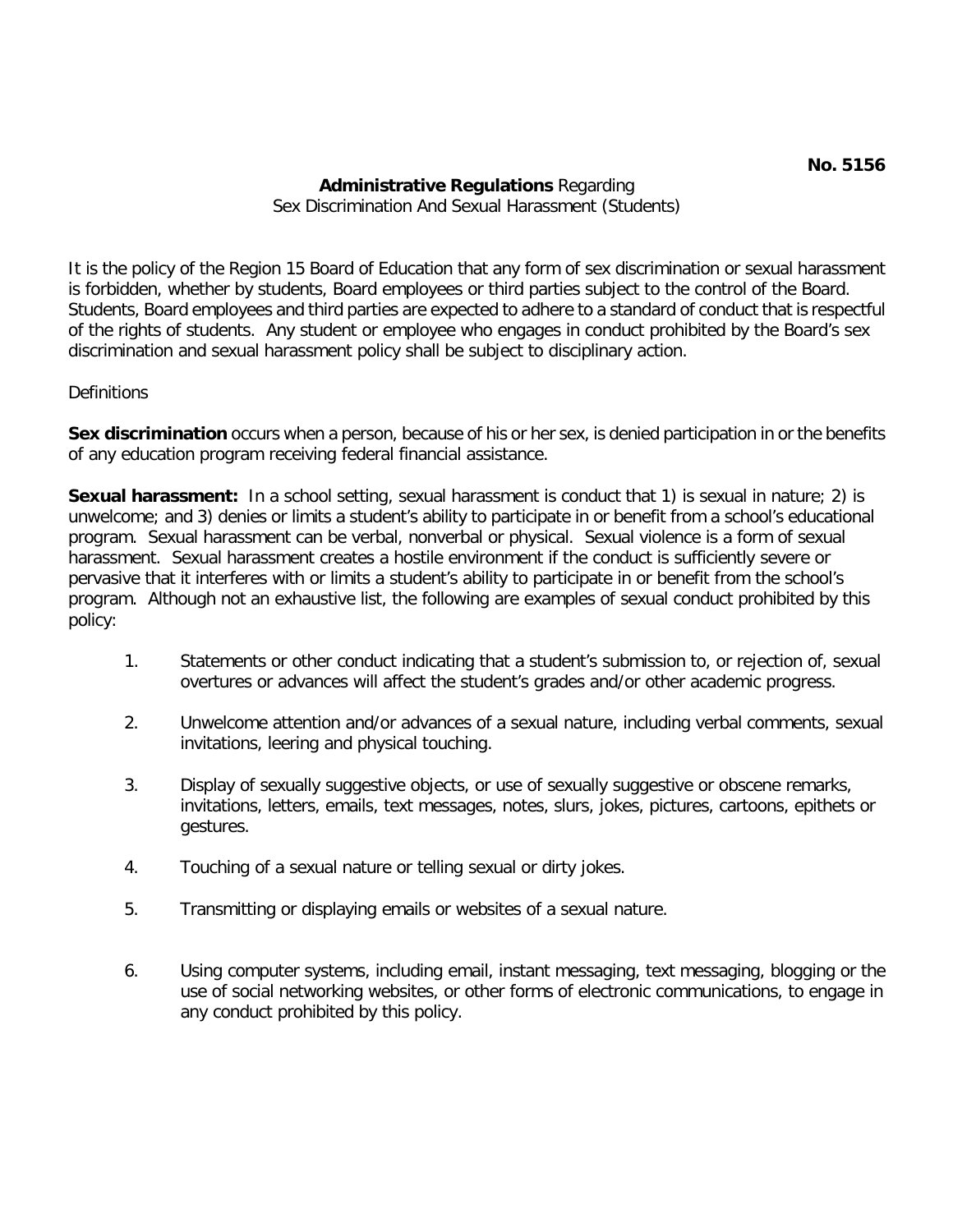**Sexual Violence:** Sexual violence is a form of sexual harassment. For the purposes of this policy, sexual violence refers to physical acts that are sexual in nature, perpetrated against a person's will or where a person is incapable of giving consent due to the victim's use of drugs or alcohol.

Complaint Procedure

1. It is the express policy of the Board to encourage victims of sex discrimination or sexual harassment to promptly report such claims. A written complaint is not required to initiate an investigation. Preferably, complaints should be filed within thirty (30) days of the alleged occurrence as timely reporting of complaints facilitates the investigation and resolution of such complaints.

2. As soon as a student feels that he or she has been subjected to sex discrimination or sexual harassment, he/she or his/her parent/legal guardian should make a written complaint to Heidi Szymanski or Jon Romeo, Title IX Coordinators, or to the building principal (or his/her designee) at the student's school. The student and any alleged perpetrator, respondent or other individual appropriately identified as a party to the complaint ("respondent") (where applicable) will be provided a copy of the Board<sup>1</sup>'s policy and regulation and made aware of their respective rights.

- 3. The complaint should state the:
- A. Name of the complainant,
- B. Date of the complaint,
- C. Date(s) of the alleged harassment/discrimination,
- D. Name(s) of the harasser(s) or discriminator(s),
- E. Location where such harassment/discrimination occurred,
- F. Names of any witness(es) to the harassment/discrimination,
- G. Detailed statement of the circumstances constituting the alleged harassment/discrimination; and
- H. Remedy sought or requested, if known.

4. Any student or parent/guardian who makes an oral complaint of harassment or sex discrimination to any of the above-mentioned personnel will be provided a copy of this regulation and will be requested to make a written complaint pursuant to the above procedure. In appropriate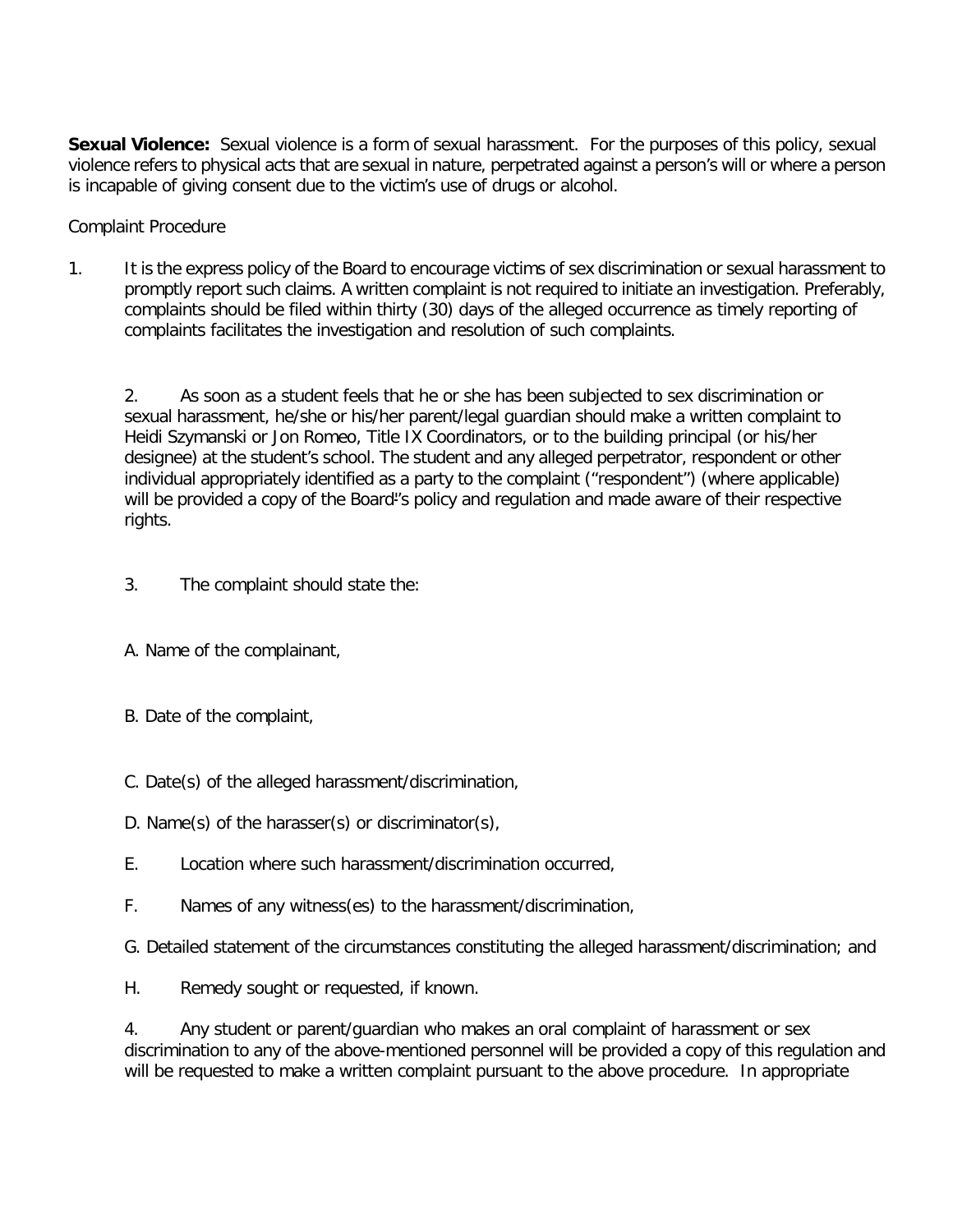circumstances, such as due to the age of the student making the complaint, a parent or school administrator may be permitted to fill out the form on the student's behalf.

5. If the complainant is a minor student, the person to whom the complaint is given should consider whether a child abuse report should be completed in accordance with the Board's policy on the Reports of Suspected Child Abuse or Neglect of Children.

6. All complaints are to be forwarded immediately to the building principal or designee unless that individual is the subject of the complaint, in which case the complaint should be forwarded directly to the Superintendent of Schools or his/her designee. In addition, a copy of any complaint filed under this policy shall be forwarded to the Title IX Coordinator.

- 7. Any informal resolution process and/or mediation that may be considered to resolve a complaint may only be used on a voluntary basis. Mediation is prohibited in cases of sexual violence and in cases involving a student complaint of sexual harassment against an employee of the Board or other individual in a position of authority over the student. Mediation may be ended at any time by either party. Such informal procedures such as mediation do not preclude a more formal investigation of a complaint under these procedures.
- 8. The Title IX Coordinator or designee shall promptly investigate all complaints of sexual discrimination or sexual harassment against a student, regardless of whether the conduct occurred on or off-school grounds. The investigation shall be conducted discreetly, maintaining confidentiality insofar as possible while still conducting an effective and thorough investigation.
- 9. Any student who makes a complaint shall be notified of the District's intent to investigate the complaint. The District has an obligation to take reasonable steps to investigate promptly and resolve complaints when it knows or reasonably knows about possible discrimination. Therefore, even if a student requests confidentiality or that the District not investigate, or declines to participate in the process, the District will continue to investigate to the extent possible. If the student insists that his/her personally identifiable information not be shared with the alleged perpetrator, the student will be informed that the District's ability to investigate and/or take corrective action may be limited.
- 10. Upon receipt of a sexual harassment or sex discrimination complaint, the Title IX Coordinator shall either promptly commence an investigation of the complaint, or shall designate a school administrator to promptly investigate the complaint. The Title IX Coordinator or designee shall:
	- a) offer to meet with the complainant and the respondent (if applicable) within ten (10) school days to discuss the nature of the complaint, identify individuals either party believes has relevant information, and obtain any relevant documents the complainant may have;
	- b) provide the complainant<sup>[1](#page-5-0)</sup> and any respondent with a copy of the Board's sexual harassment policy and accompanying regulations;

<span id="page-5-0"></span> <sup>1</sup> For purposes of these procedures, a complainant is considered to be the student who allegedly experienced the discrimination and/or harassment, or the parent/guardian of such student.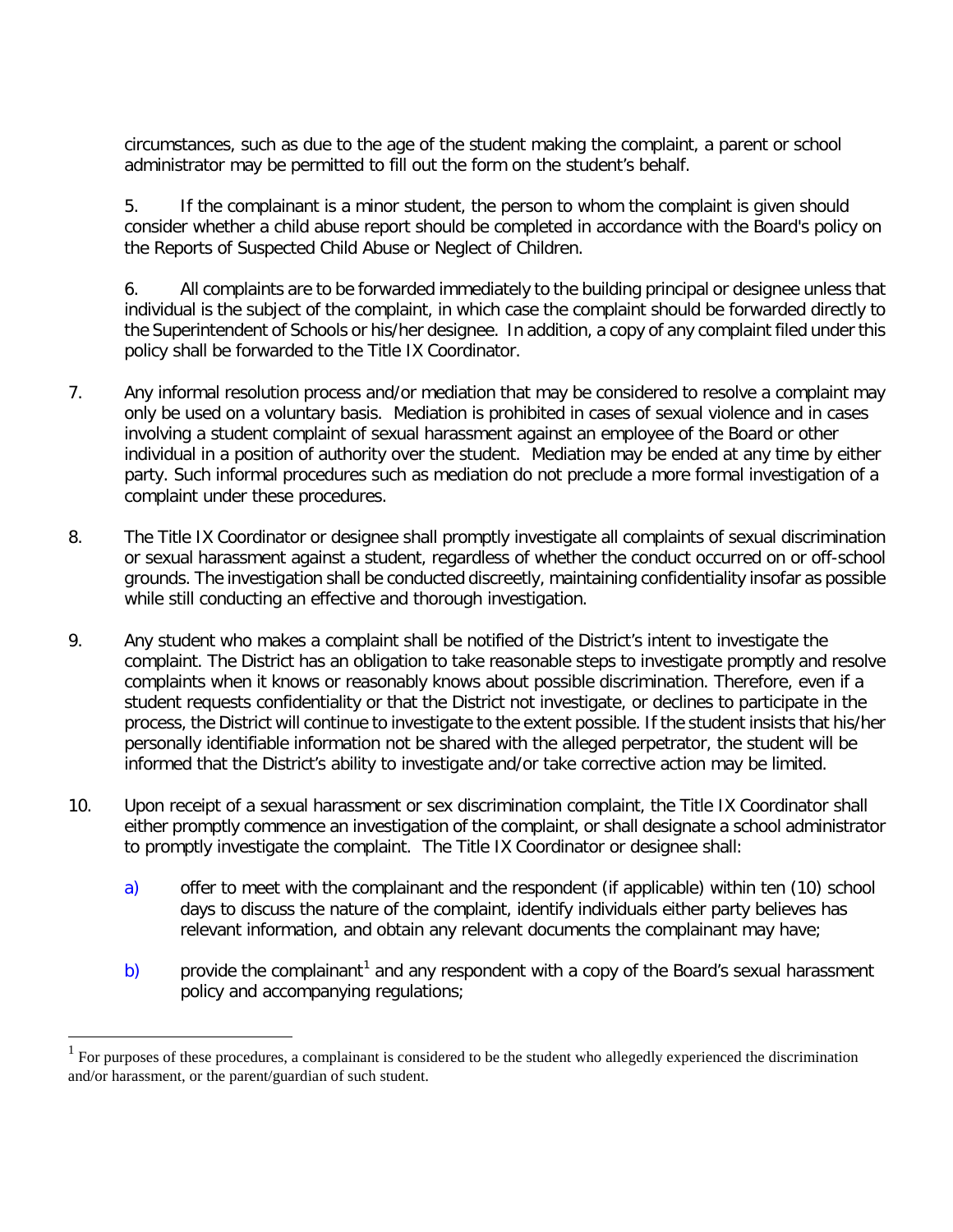- c) consider whether any interim measures may be appropriate to protect the alleged victim, pending the outcome of the investigation;
- d) investigate the factual basis of the complaint, including, as applicable, conducting interviews with individuals deemed relevant to the complaint;
- e) make any factual determinations and resolve any complaint using a preponderance of the evidence standard;
- f) consider whether any sexual harassment created a hostile school environment, including consideration of the effects of off-campus conduct on the school;
- g) communicate the outcome of the investigation in writing to the complainant and respondent (if any) (to the extent permitted by state and federal confidentiality requirements), within sixty (60) school days from the date the complaint was received by the Superintendent's office. The investigator may extend this deadline for no more than fifteen (15) additional school days if needed to complete the investigation. The complainant and respondent shall be notified of such extension. The written notice shall include a finding whether the complaint was substantiated and if so, shall identify, to the extent possible, how the district will remedy the discrimination or harassment, adhering to the requirements of state and federal law;
- h) when sex discrimination or sexual harassment has been found, take steps that are reasonably calculated to end the discrimination, take corrective and/or disciplinary action aimed at preventing the recurrence of the harassment or discrimination, as deemed appropriate by the Superintendent or his/her designee, and take steps to remedy the effects of the sex discrimination or sexual harassment;
- 10. If the student complainant or the respondent (if any) is dissatisfied with the findings of the investigation, he or she may file a written appeal within thirty (30) calendar days to the Title IX Coordinators, or, if he or-/she conducted the investigation, to the Superintendent of Schools, who shall review the Title IX Coordinatoor or designee's written report, the information collected by the Title IX Coordinator or designee together with the recommended disposition of the complaint to determine whether the alleged conduct constitutes sexual harassment or sex discrimination. The Title IX Coordinator or Superintendent of Schools may determine if further action and/or investigation is warranted. After completing this review, the Title IX Coordinator or Superintendent of Schools shall respond to the complainant and respondent (if applicable), in writing, within fifteen (15) school days following the receipt of the written request for review.

The District will coordinate its investigation efforts under these procedures with any law enforcement and/or other outside agencies where applicable, being careful not to unnecessarily delay the District's own investigation process under this policy and accompanying regulations/procedures due to any external civil or criminal proceedings directly related to the complaint.

If a sex discrimination complaint raises a concern about bullying behavior, the Title IX Coordinator shall notify the Safe School Climate Specialist or designee who shall coordinate any bullying investigation with the Title IX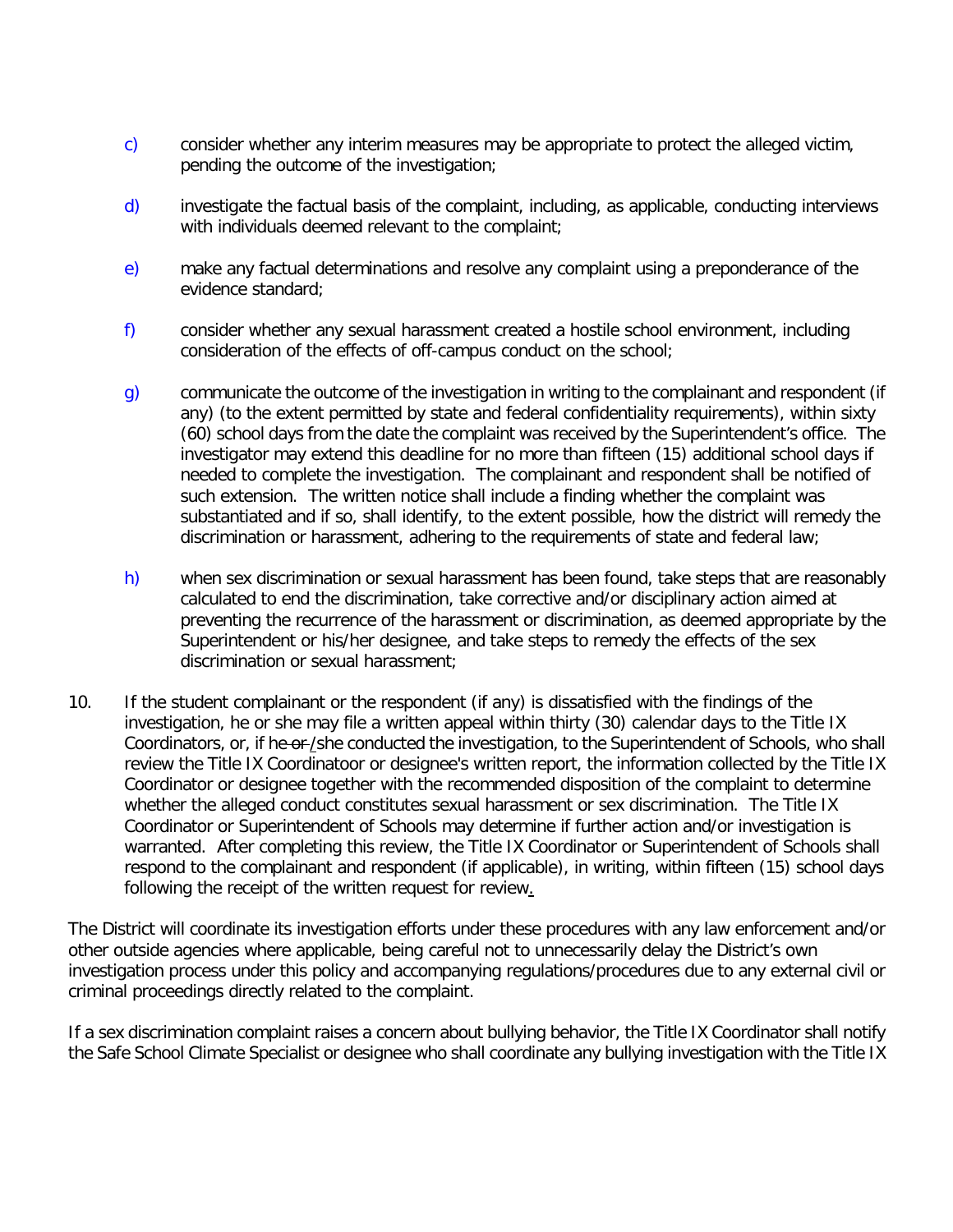Coordinator, so as to ensure that any such bullying investigation complies with the requirements of applicable Board policies.

Retaliation against any individual who complains pursuant to the Board's policy and regulations is strictly prohibited. The District will take actions necessary to prevent retaliation as a result of filing a complaint.

At any time, a complainant alleging sex discrimination or sexual harassment may file a formal complaint with the Office for Civil Rights, Boston Office, U.S. Department of Education, 8<sup>th</sup> Floor, 5 Post Office Square, Boston, MA 02109-3921 (TELEPHONE NUMBER (617) 289-0111).

Copies of these regulations/procedures will be made readily available to all students.

Anyone who has questions or concerns regarding these procedures, or claims related to sex discrimination or harassment may also contact the district's Title IX Coordinators:

| Mrs. Heidi Szymanski<br><b>Assistant Principal</b><br><b>Title IX Coordinator</b><br>Pomperaug High School<br>234 Judd Road<br>Southbury, CT 06488-1950<br>hszymanski@region15.org<br>Tel. (203) 262-3200 |        | Mr. Jon Romeo<br>Principal<br><b>Title IX Coordinator</b><br><b>Gainfield Elementary School</b><br>307 Old Field Road<br>Southbury, CT 06488<br>jromeo@region15.org<br>Tel. (203) 264-5312 |
|-----------------------------------------------------------------------------------------------------------------------------------------------------------------------------------------------------------|--------|--------------------------------------------------------------------------------------------------------------------------------------------------------------------------------------------|
| Adopted: 14 March<br>Updated: 22 October<br>Updated: 11 September<br>Updated: 19<br>Updated: 28 March<br>Updated: 12 June                                                                                 | August | 1994<br>2001<br>2006<br>2009<br>2011<br>2017                                                                                                                                               |